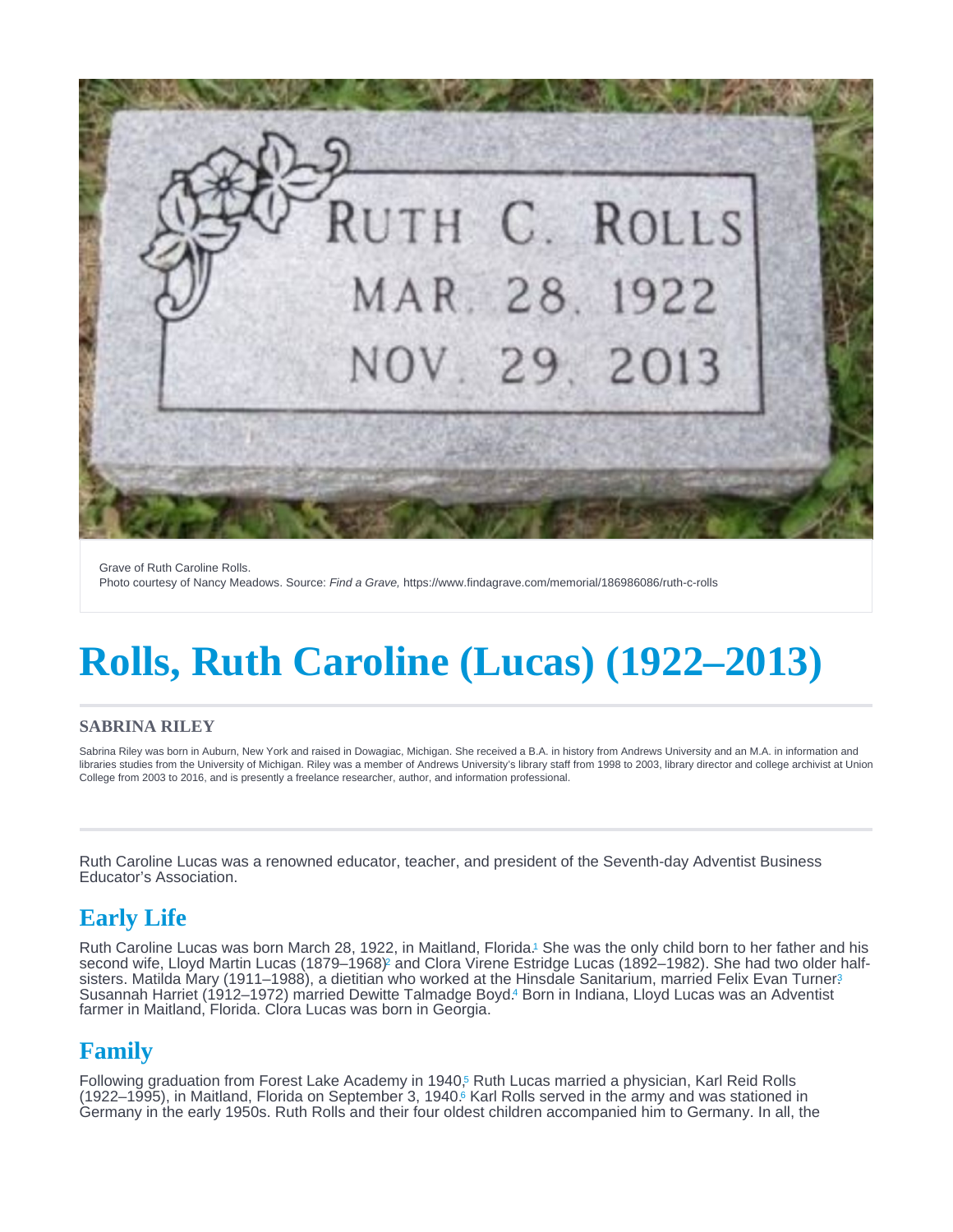<span id="page-1-0"></span>Rollses had five children[,](#page-2-0) Dolores G., Karl L[.](#page-2-0) Rolls, Jr.–a naval officer,7 Susan Jana, Carolyn Jean, and Bonnie.<sup>8</sup> They divorced in October 1964 in Sarasota, Florida[.](#page-2-0)<sup>9</sup> Karl Rolls remarried and continued to reside in Florida for the remainder of his life. Ruth Rolls did not remarry.

#### Education and Career

With a high school education Rolls worked as a secretary in the Southern New England Conference while her husband took premed courses.<sup>10</sup> She later worked as a secretary in several doctors' offices and for the treasurer at Southern Missionary College when her children were young.<sup>11</sup> With her children grown, Rolls returned to school, earning a Bachelor of Science degree from Northwest Missouri State University in 1968 and a Master of Business Education degree from same school in 1971. [12](#page-2-0)

In 1967 Rolls was hired to teach secretarial science at Monterey Bay Academy.<sup>13</sup> Five years later Union College called her to business education. From 1972 until her retirement in 1987, Rolls taught a variety of classes, although office management was her specialty. By the time she retired, Rolls had achieved the faculty rank of associate professor of business education. [14](#page-2-0)

Rolls was active in the social life of the Union College campus and was frequently involved in planning campus events. She loved interaction with students and often invited them to her home. In return, they regarded her warmly as a mentor and a teacher[.](#page-2-0) Rolls was a highly motivated person, and colleagues valued her professionalism<sup>15</sup> In addition to teaching and social events, Rolls was also a faculty consultant for the Teaching Learning Center at Union College.<sup>16</sup> She was president of the Seventh-day Adventist Business Educator's Association for a least one term from 1980 to 1982. [17](#page-2-0)

## Later Life

Upon her retirement in 1987, Union College granted Rolls professor emeritus status.<sup>[18](#page-2-0)</sup>In retirement Rolls enjoyed traveling, being with her children and grandchildren, and pursuing her hobbies of quilting, weaving, and reading. In 1988 Rolls coordinated a professional development seminar for Union College secretaries.<sup>19</sup> Ruth Rolls spent her last days in a nursing home in Loma Linda, California, where she died on November 29, 2013. [20](#page-2-0)

#### **SOURCES**

"Cash Succeeds Rolls as SDA-BEA President." Mid-America Union Outlook, May 13, 1982.

Florida. Divorce Certificates. Florida Department of Health, Jacksonville, Florida. Ancestry.com. Accessed November 3, 2019. https://www.ancestry.com.

Florida. Marriage Certificates. Florida Department of Health, Jacksonville, Florida, Ancestry.com. Accessed November 3, 2019. [https://www.ancestry.com.](https://www.ancestry.com)

Jana Russon Blog. Memorial to Ruth Rolls. Accessed November 4, 2019. [http://janarusson.blogspot.com/2013/12/the-](http://janarusson.blogspot.com/2013/12/the-phone-call.html). [phone-call.html](http://janarusson.blogspot.com/2013/12/the-phone-call.html)

"Lloyd M. Lucas obituary." ARH, June 6, 1968.

"Members of the 1940 Graduating Class." Orlando (Florida) Evening Star, May 19, 1940. Accessed November 3, 2019. Newspapers.com.

"Miss Ruth Lucas to Wed Karl Rolls." Orlando (Florida) Sentinel, September 6, 1940. Accessed November 3, 2019. Newspapers.com.

"Mrs. Rolls Joins Secretarial Science Department." Central Union Reaper, August 1972.

"Principal Writes News Notes From Monterey Bay Academy." Pacific Union Recorder, November 27, 1967.

"Professional Secretaries." Mid-America Union Outlook, November 1988.

"Rolls Retires." Outlook, July 1, 1987.

Rolls-Larson, Bonnie. "Remembering Ruth Rolls." Remembering Ruth Rolls. Accessed November 4, 2019. [https://rememberingruthrolls.wordpress.com/.](https://rememberingruthrolls.wordpress.com/)

"Serving Their Country." Tampa Bay (St. Petersburg, Florida) Times, January 2, 1969. Accessed November 3, 2019. Newspapers.com.

"S. N. E. News Notes." Atlantic Union Gleaner, November 25, 1942.

"Susannah Harriet Boyd." ARH, August 3, 1972.

"They're Doing Something About Johnny's Spelling and Prof's Teaching." Central Union Reaper, December 1977.